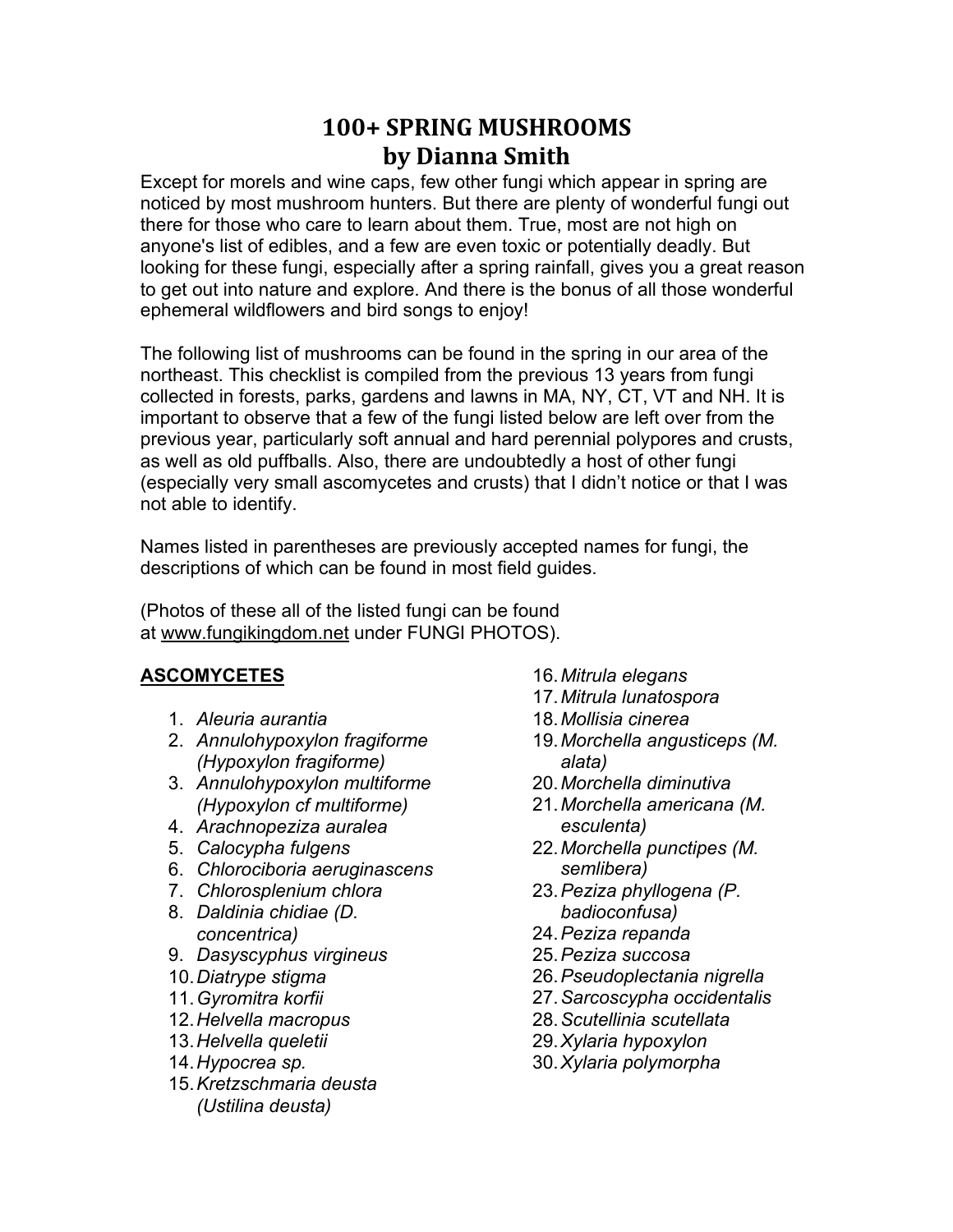### **GILLED MUSHROOMS**

- 1. *Agrocybe dura*
- 2. *Agrocybe pediales*
- 3. *Agrocybe praecox*
- 4. *Amanita amerifulva (prov. name)*
- 5. *Amanita muscaria var. guessowii*
- 6. *Chromosera cyanophylla*
- 7. *Coprinellus micaceus (Coprinus micaceus)*
- 8. *Coprinellus laniger*
- 9. *Coprinopsis atramentarius (Coprinus atramentarius)*
- 10.*Coprinopsis lagopus*
- 11.*Coprinus comatus*
- 12.*Crepidotus applanatus*
- 13.*Crepidotus crocophyllus*
- 14.*Entoloma strictius*
- 15.*Entoloma vernum*
- 16.*Flammulina velutipes*
- 17.*Galerina marginata*
- 18.*Gymnopilus sapineus*
- 19.*Gymnopus alkavirens (Collybia alkavirens)*
- 20.*Gymnopus dryophilus (Collybia dryophila)*
- 21.*Hymenopellis furfuracea (Xerula furfuracea)*
- 22.*Hymenopellis megalospora (Xerula megalospora)*
- 23.*Infundibulicybe squamulosa*
- 24.*Lacrymaria velutina (Psathyrella velutina)*
- 25.*Lyophyllum decastes*
- 26.*Marasmiellus praeacutus*
- 27.*Marasmius pyrrhocephalus*
- 28.*Marasmius rotula*
- 29.*Megacollybia rodmanii*
- 30.*Melanoleuca alboflavida*
- 31.*Micromphale foetidum*
- 32.*Mycena sp.*
- 33.*Mycena haematopus*
- 34.*Mycena leiana*
- 35.*Mycena sanguineolenta*
- 36.*Mycena subcaerulea*
- 37.*Neolentinus lepideus (Lentinus lepideus)*
- 38.*Panaeolina foenesecii*
- 39.*Panellus stipticus*
- 40.*Panellus violaceofulvus*
- 41.*Parasola plicatilis*
- 42.*Pholiota aurivella*
- 43.*Pholiota granulosa*
- 44.*Pholiota limonella*
- 45.*Pleurotus ostreatus*
- 46.*Pleurotus pulmonarius*
- 47.*Pluteus cervinus*
- 48.*Psathyrella candoleana*
- 49.*Psathyrella hydrophila*
- 50.*Psathyrella rugocephala*
- 51.*Resupinatus applicatus*
- 52.*Russula atropurpurea*
- 53.*Schizophyllum commune*
- 54.*Stropharia hardii*
- 55.*Stropharia rugosoannulata*
- 56.*Tectella patellaris*
- 57.*Tetrapyrogus nigripes*
- 58.*Tubaria furfuracea*

### CORALS

1. *Artomyces pyxidata (Clavicorona Pyxidata)*

## **GASTEROMYCETES**

- 1. *Lycoperdon pyriforme*
- 2. POLYPORES
- 1. *Cerioporus squamosus (Polyporus squamosus)*
- *2. Cerioporus varius (Polyporus varius)*
- 3. *Coltricia montagnei*
- 4. *Cryptoporus volvatus*
- 5. *Daedaleopsis confragosa*
- 6. *Fomes fomentarius*
- *7. Fulvifomes robiniae (Phellinus robiniae)*